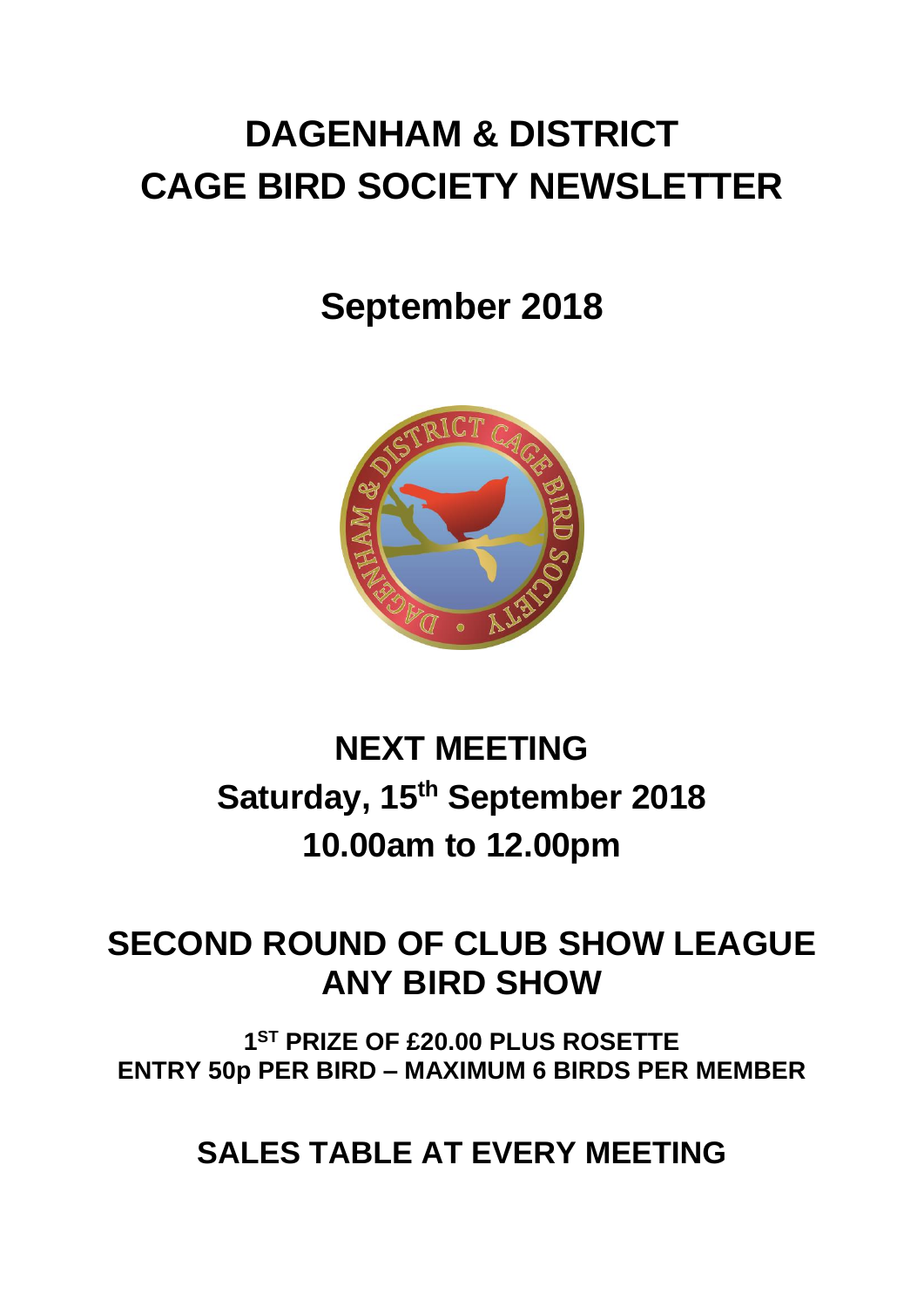#### **Dagenham and District Cage Bird Society Wantz Hall Rainham Road North Dagenham Essex RM10 7DX**

#### **PRESIDENT**

Peter Decort 5 Campbell Close Collier Row Romford, Essex RM1 4SA **01708 750036**

#### **CHAIRMAN**

Barry Johnson **01708 348330**

#### **TREASURER**

Peter Decort **01708 750036**

#### **SECRETARY**

Richard Wilson Unit 5 28-30 Fowler Road Hainault, Essex IG6 3UT **07852 959447**

#### **SHOW SECRETARY**

George Philpot **0208 805 8179**

# **Committee Members 2018**

President PETER DECORT Vice President Vacancy Chairman BARRY JOHNSON Vice Chairman Vacancy Secretary RICHARD WILSON Asst. Secretary **Vacancy** Treasure PETER DECORT Publicity & Raffle BARRY & VAL Show Manager STEVE WALLIS Asst. Show Manager Vacancy Show Secretary GEORGE PHILPOT Asst. Show Secretary Vacancy

Canteen VAL, BARRY & FRAN

Committee: Dick Lathief, Mick Pegram and Ted Papandreas

**Meetings are held on the third Saturday of the month at 10am to 12pm at Wantz Hall – Rainham Road North – Dagenham – Essex RM10 7DX**

#### **Committee Members' meetings**

**Would officers and committee members please attend these monthly meetings starting from 10am on every meeting day.**

#### **2018 MEMBERSHIP SUBSCRIPTIONS**

**Subscription rates for the calendar year 2018**

| <b>Single</b>        | £15.00      |
|----------------------|-------------|
| <b>Partnerships:</b> | £20.00      |
| Juniors (to 16):     | <b>FREE</b> |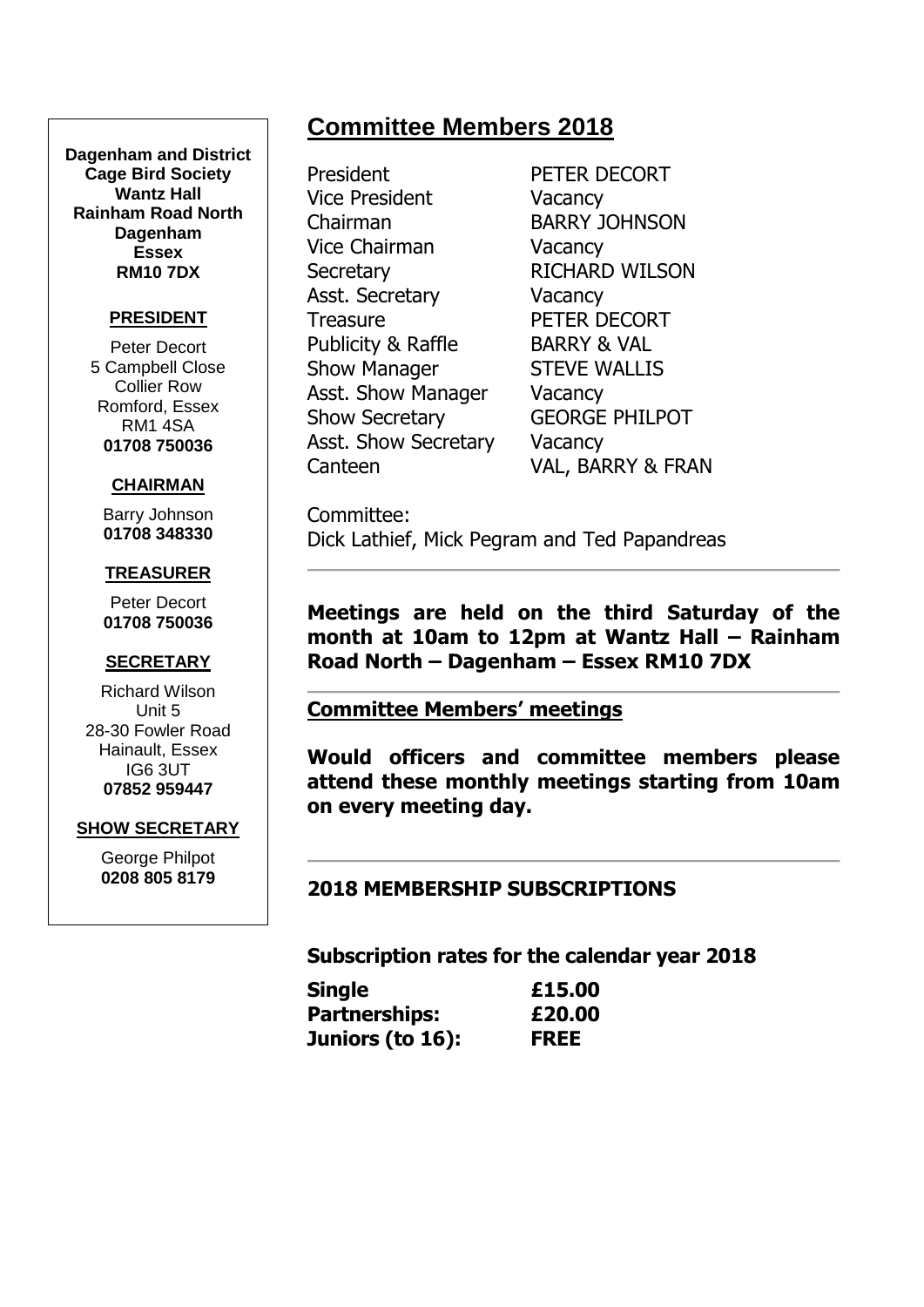## **Forthcoming Meetings**

| Club Show League – Second Round – Any Bird Show    |
|----------------------------------------------------|
| Club Show League - Third Round - Pairs Show        |
| <b>Young Stock Show</b>                            |
| Staging for Open Show followed by Christmas Raffle |
| Draw and Buffet                                    |
| <b>Open Show</b>                                   |
| <b>AGM</b>                                         |
|                                                    |

#### **August 2018 Meeting**

At our last Meeting we discussed this year's open Show, which will be on Saturday  $15<sup>th</sup>$  December 2018. We will have a prize fund of around £1,000 which includes £150 from sponsors IOA.

We went through last year's schedule and there were only a few changes to be made, mainly on the New Colour Canaries and Mules & Hybrids.

We spoke about how members being stewards for the day need to be on time and be the first at the hall and the last away from the hall.

It will also be published in the schedule that no steward will be helping the judge who is judging that steward's birds.

Also we felt we needed to change the type of meal we were offering to the judges (fish & chips) as this often held up the opening of the hall to the public due to judges finishing at different times and trying to sit them all down together to have their meal. So our very kind ladies have come up with some good alternative choices, which means we can offer the judges a hot or cold option as soon as they have finished judging.

The schedules will be ready and posted with October's Newsletter.

It was voiced by a few members that we should make time for presenting the top awards at the show, so this year before the raffle Peter our President will present the top awards.

Thank you to the members who volunteered their help for the Open Show, I will confirm what job has been allocated to you nearer the time.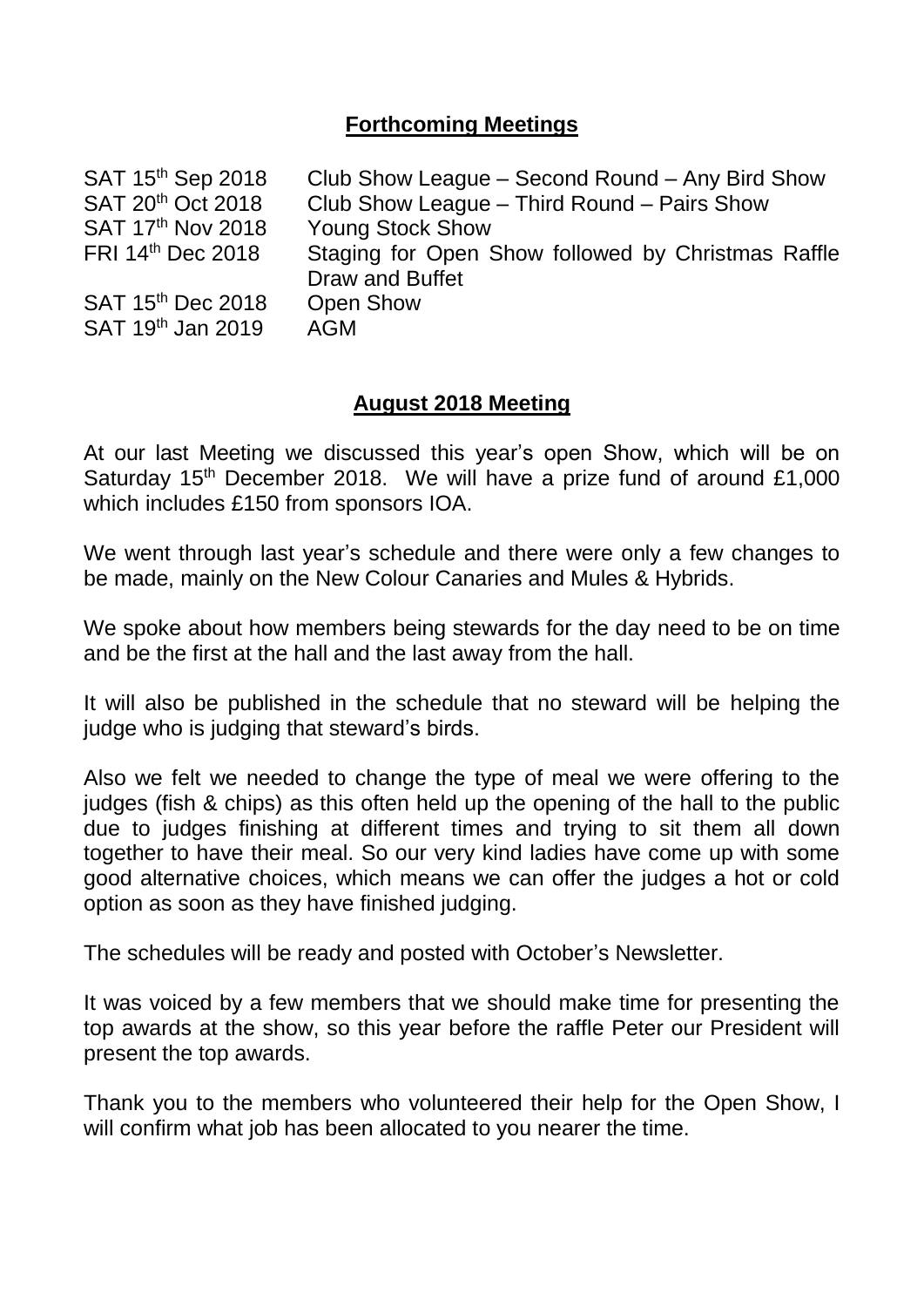Following on from the Meeting we have booked Brian Legget to judge the Fife & Border Classes at December's Open Show.

Richard

#### \*\*\*\*\*\*\*\*\*\*\*\*\*\*\*

I am sorry that I could not attend our last Meeting as I was away on holiday, but on speaking to Barry and Val they both said what a well attended Meeting it was. I also understand a lot was sorted out for our Annual Show, mainly about the early morning food and lunch for Judges and Stewards.

So I, personally, wish to thank all those who turned up. WELL DONE.

I would also like to thank those who have been selling birds and other items at the Club Meetings for their generous donations.

I can't express the amount of thanks I and all of us should give to Richard for not only the work he does to keep our Club on a steady footing, but all of his generous donations as well.

Also thanks to all the Committee Members for all their hard work. May it continue for a very long time. Keep up the good work!!

Our next Meeting is on Saturday 15<sup>th</sup> September and is the Second Round of our Club Show League – Any Bird Show.

Details are shown below but I would like to ask Members who are showing to try and be at the Hall nice and sharp.

Please come along and show your support even if you are not showing.

Pete

#### **My Birds (continued from last month)**

My pair of Medium Sulphur Crested Cockatoos were very destructive, so I made their flights out of large wire from dog kennels. These I acquired from Havering Council (via a friend who worked for them). As I said before, three separate flights so I could split them when I had work to do on different parts of the flights.

I had this pair for four years and had sixteen babies from them. Fourteen lived, but two died from sour crop.

I took them to a Vet. At the time only one was affected and I left them both with the Vet. Sadly the other one fell ill as well. The first one died and I brought the second one home. I was injecting the bird in the breast but after several days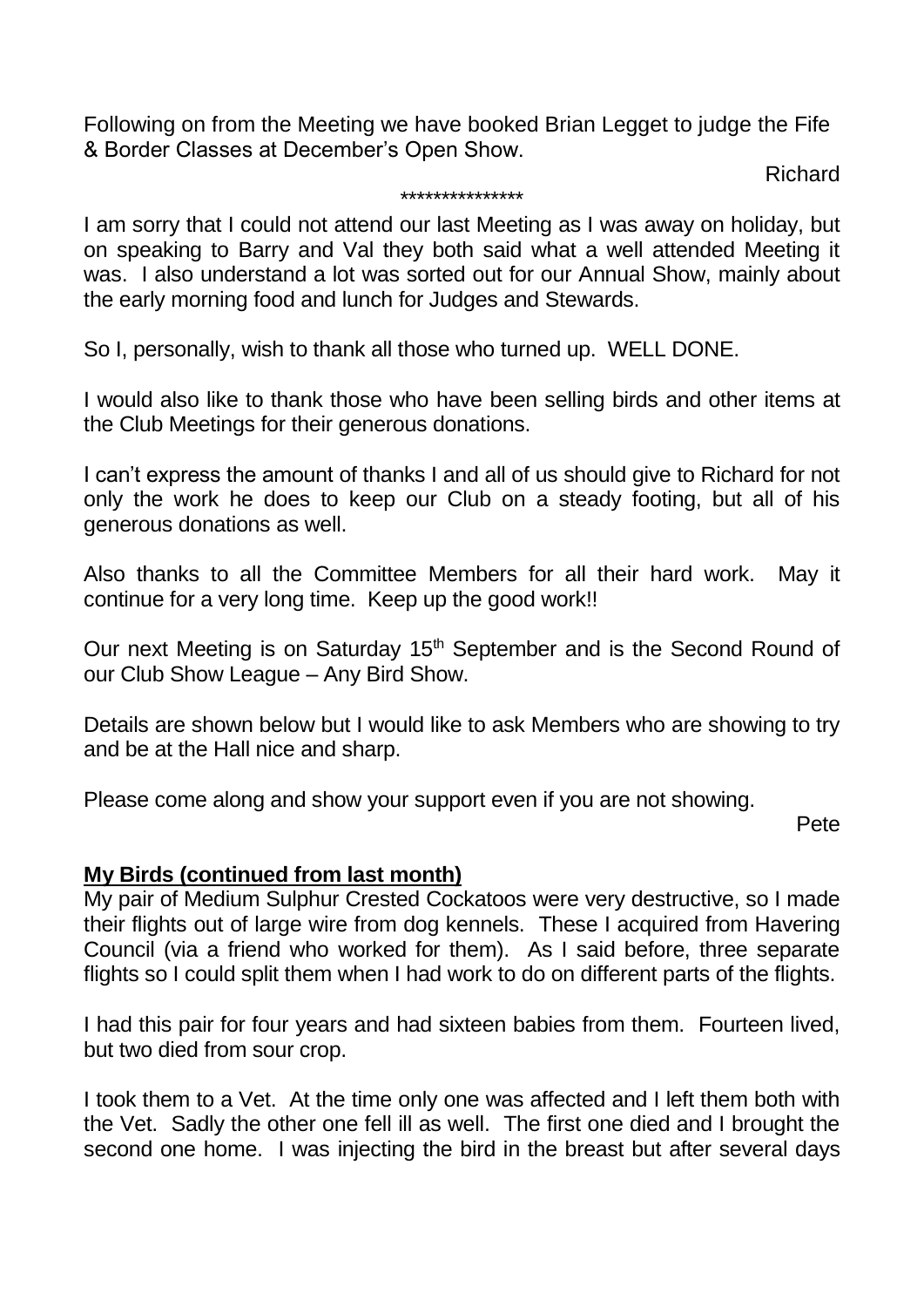he also died. I was gutted. I just went out for a ride and kicked the hell out of a farmer's gate. Probably you will think I am an old softy, but I loved those birds.

My wife did not have much time for the hand reared birds, but as the Cockatoos grew older I used to play with them on the kitchen table. Bit by bit my wife started handling them a bit more. In the end when they came out of the cage and had been fed they did not want to know me. They went straight to my wife, jumped up on each arm and snuggled down and went to sleep,

This did not happen with any other hand reared babies, but happened with most of the Cockatoos I hand reared over four years.

You will have guessed by now I loved Cockatoos.

That's all for now folks. Hope to see you all in September.

Pete

## **For Sale**

Thanks go to Mick Pegram for his generous donation from the sales he made at the July and August Meetings.

**Molinari Breeding Cages** 4' x 2' £75.00 each. Please phone Les Rix on 07910 826 120 (Mobile) or 0203 489 2357 (Home)

If you have any birds or equipment for sale either bring them to the Club or let Pete or Barry know and we will put them in the next Newsletter.

## **Items wanted**

If there are any birds or equipment you want please let Barry know what you are looking for so that it can be added to the next Newsletter.

## **Treasurer's Monthly Report for August 2018**

| Raffle made:         | £100.00 | Members present: | 30 |
|----------------------|---------|------------------|----|
| Tea Bar made: £26.00 |         | New Members:     |    |
|                      |         |                  |    |

\*\*\*\*\*\*\*\*\*\*\*\*\*\*\*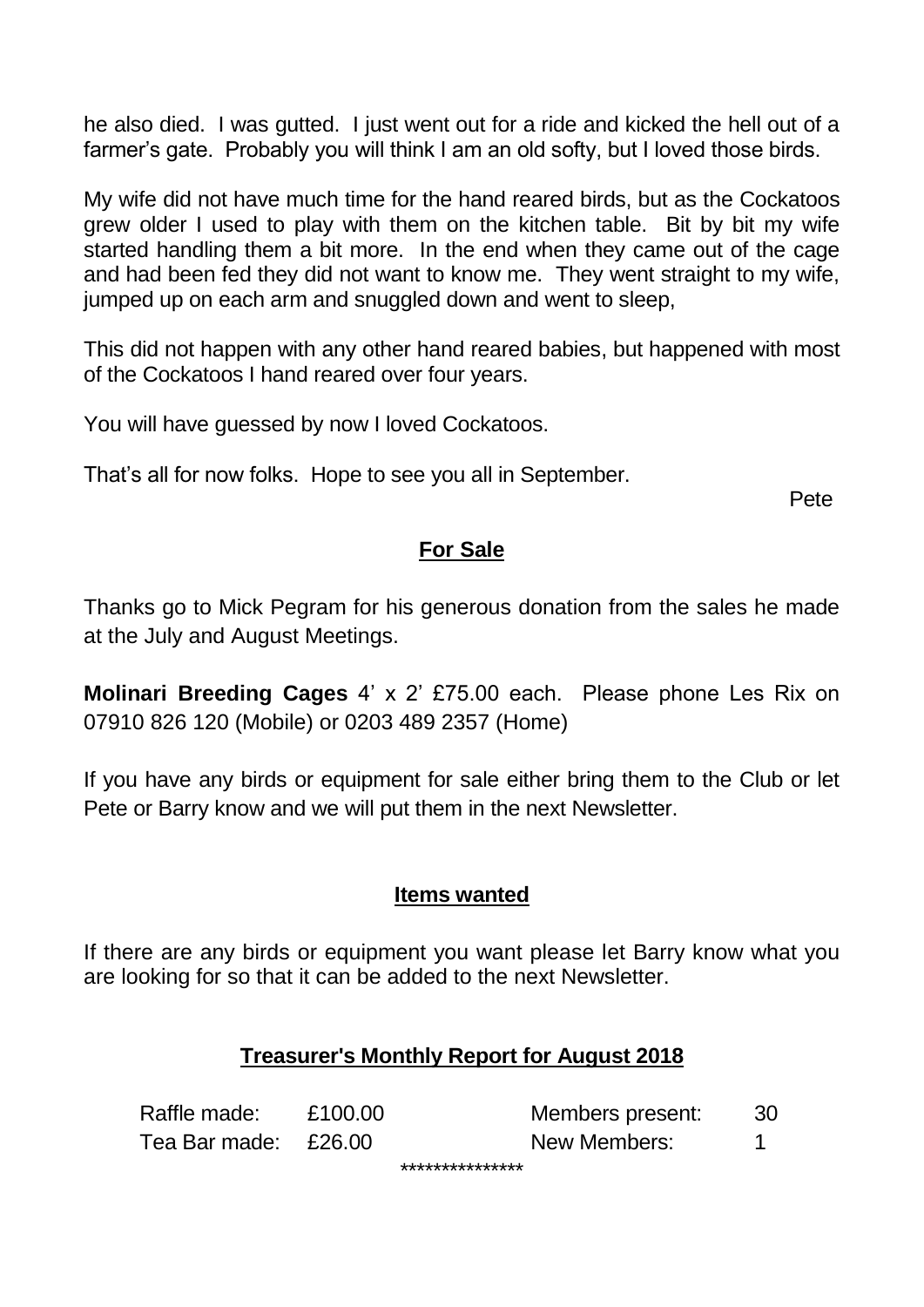## **Raffle** Mick McCarthy won the First Prize of £50.00 from this month's Raffle **Our thanks to Vista Workspace Solutions for their continued sponsorship and the raffle prizes**

## **Football Card**

Winning Team – Manchester United – the £15.00 was won by Charlie Hussey – with £15.00 going to the Club

## **New Members**

Welcome to Dave Tolliday who keeps Gloster Canaries

We also welcomed back Colin Cummings

# **The Club's Website**

[www.dagenhamcbs.com](http://www.dagenhamcbs.com/) you can find out all about our club right back to 1935, Newsletters, Shows, our history and much more.

The Club can also be contacted by e-mail - [info@dagenhamcbs.com](mailto:info@dagenhamcbs.com)

# **September 2018 Meeting**

This Meeting is the second round of our Club League Shows.

The Dagenham CBS Show League has 3 rounds.

| March   |                                 | 1 <sup>st</sup> Show Cock Bird Show (Cock birds only any species)      |
|---------|---------------------------------|------------------------------------------------------------------------|
|         |                                 | September 2 <sup>nd</sup> Show Any Bird Show (Cock or Hen any species) |
| October | 3 <sup>rd</sup> Show Pairs Show | (Cock and Hen same species)                                            |

Only one bird in a cage Entry fee 50p per cage Each Member can show no more than 6 birds in each Show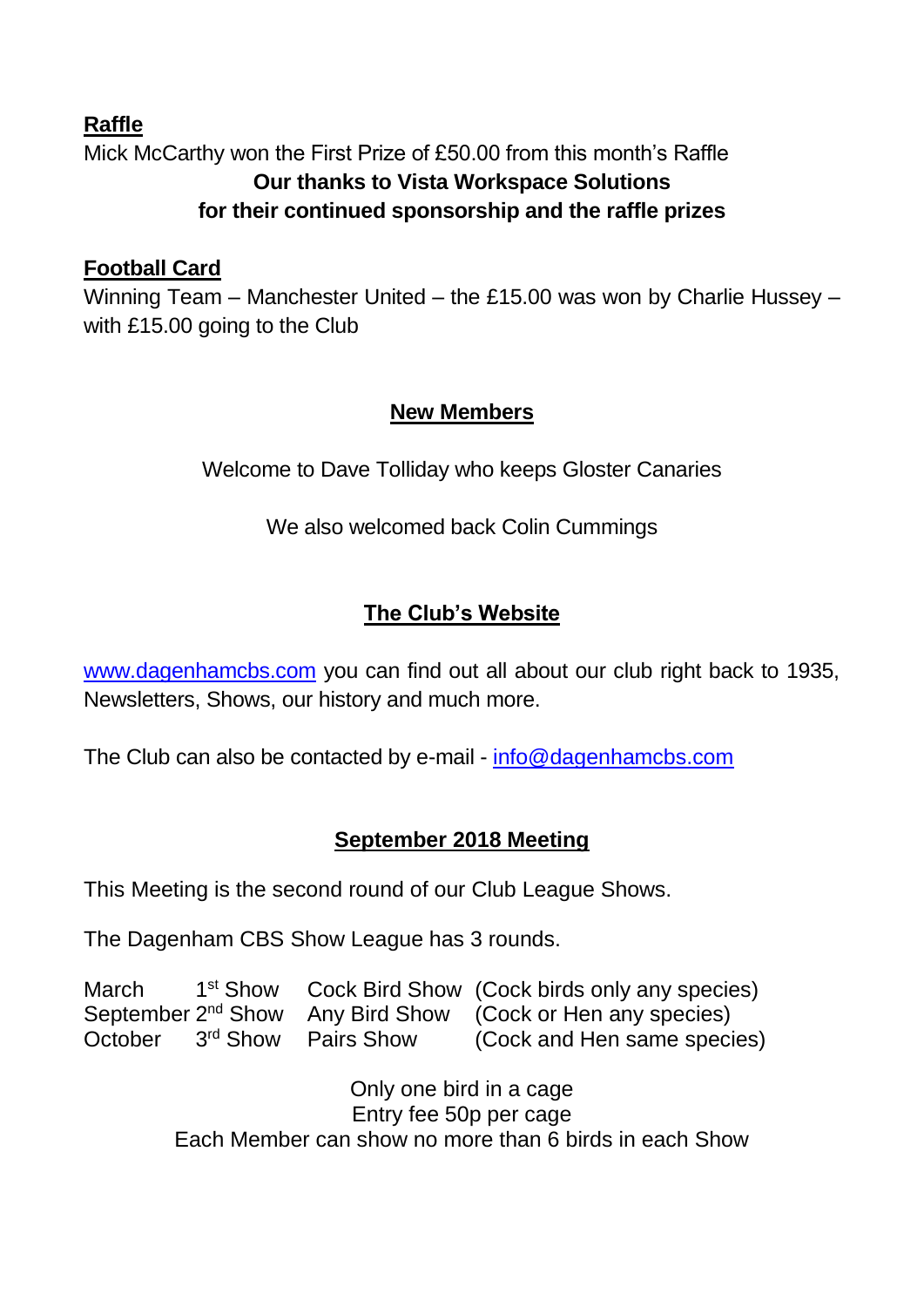Our judge for the Any Bird Show is Fred Riches

These Shows are based on points for places. So, for example, if the total birds in any one Show is 30, then the first placed bird will get 30 points, second placed bird will get 29 points, third placed bird will get 28 points, down to the last placed bird which will get 1 point.

All Members' points from the  $1<sup>st</sup>$  Show in March have been used to create a League Table and the points from the  $2<sup>nd</sup>$  and  $3<sup>rd</sup>$  Shows will be added to it to create……

## **THE DAGENHAM CBS SHOW LEAGUE CHAMPION 2018**

Prizes for the League Winner £100.00 + Cup + Trophy Second £50.00 + Trophy Third £25.00 + plus Trophy

#### **Sponsored by Vista Workspace Solutions**

The League Table so far…,.

| Dagenham Show League 2018 (after First Round)<br><b>Points</b> |                       |     |  |
|----------------------------------------------------------------|-----------------------|-----|--|
| 1                                                              | <b>Steve Wallis</b>   | 153 |  |
| 2                                                              | <b>Richard Wilson</b> | 111 |  |
| 3                                                              | <b>Fred Thorn</b>     | 71  |  |
| 4                                                              | <b>George Philpot</b> | 55  |  |
| 5                                                              | <b>Roger Mack</b>     | 45  |  |
| 6                                                              | Davy & Tommy Hays     | 30  |  |

The meeting date is Saturday  $15<sup>th</sup>$  September 2018 at the usual venue from 10 o'clock to 12 o'clock.

## **December's Open Show**

If you would like to support or sponsor any part of the Show please get in touch with Richard or the Show Secretary, George Philpot.